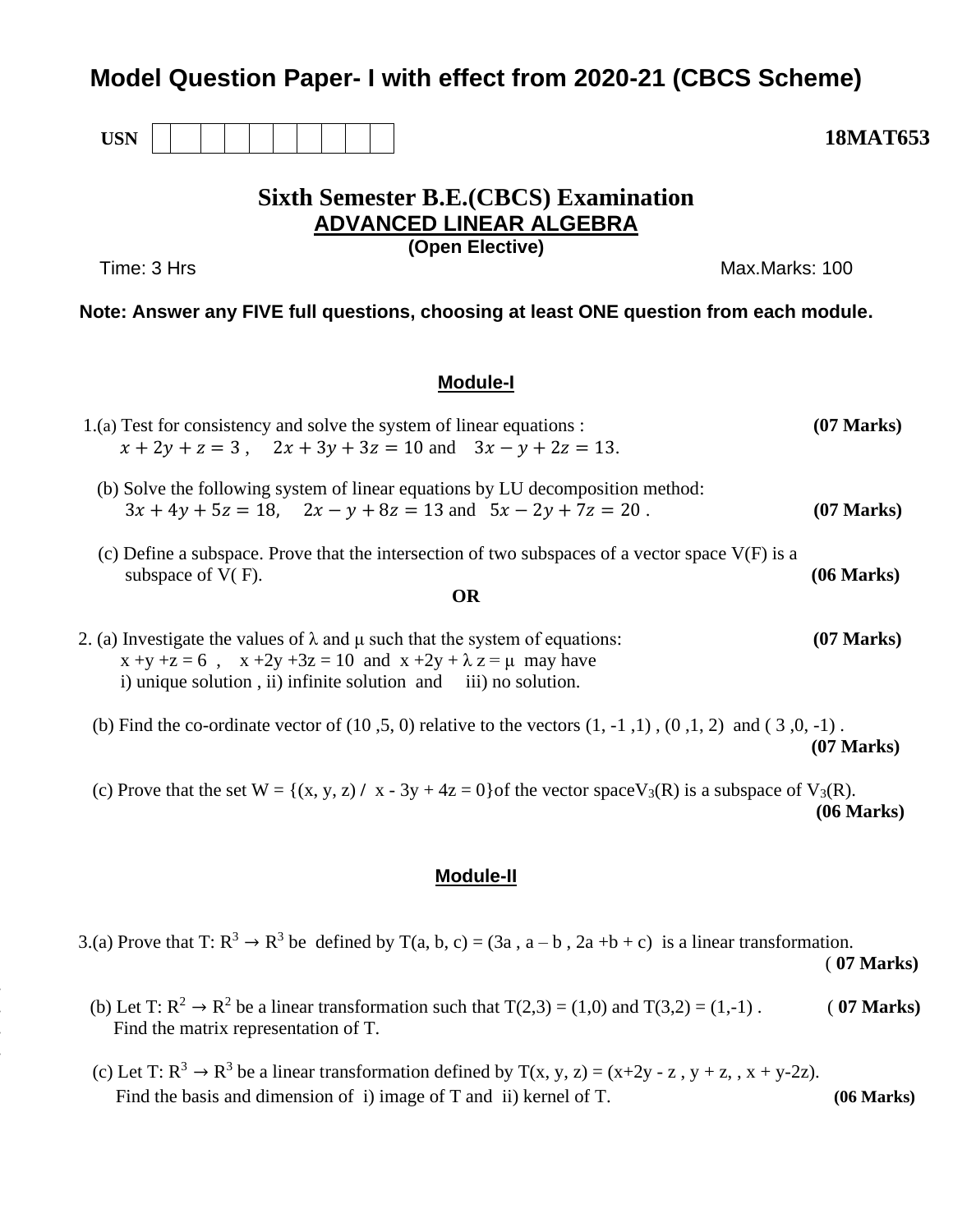- 4.(a) Find the matrix of the linear transformation  $T:V_2(R) \to V_3(R)$  defined by  $T(x, y) = (x + y, x, 3x y)$ with respect to B<sub>1</sub> = {(1,1), (3,1)}, B<sub>2</sub> = {(1,1,1), (1,1,1), (1,0,0) }. **(07 Marks)**
- (b) Let T: V  $\rightarrow$  W be a linear transformation defined by T(x, y, z) = (x + y, x y, 2x + z). Find the range, null space , rank and nullity of T. **(07 Marks)**
- (c) Let T:  $V \rightarrow W$  be a linear transformation. Then prove that  $R(T)$  is a subspace of W. (06 Marks)

### **Module-III**

- **5.**(a) Define an inner product space. If V is an inner product space, then for any vectors  $\alpha$ ,  $\beta$  in V prove that  $|| \alpha + \beta || \le ||\alpha|| + ||\beta||$ . **(07Marks)** 
	- (b) Prove that an orthogonal set of non zero vectors is linearly independent. **(07 Marks)**
- **(**c) Apply the Gram-Schmidt orthogonalization process to find an orthonormal basis for the subspace of  $R^4$  spanned by the vectors  $v_1 = (1,1,1,1)$ ,  $v_2 = (1,2,4,5)$ ,  $v_3 = (1,-3,-4,-2)$ . **(06 Marks)**

#### **OR**

 **6** (a)Find the QR decomposition of the matrix

**5.**

**6.**

**7.**

| $\mathbf{A}\mathbf{=}\begin{bmatrix} 1 & 0 & 0 \\ 1 & 1 & 0 \\ 1 & 1 & 1 \\ 1 & 1 & 1 \end{bmatrix}$ |  |  |
|------------------------------------------------------------------------------------------------------|--|--|
|                                                                                                      |  |  |

**(07 Marks)**

 (b) Prove that every finite dimensional inner product space has an orthonormal basis. **(07 Marks)**

- (c) If V is an inner product space, then for any vectors  $\alpha$ ,  $\beta$  in V and any scalar c, prove that
	- i)  $|| c \alpha || = c || \alpha ||$  ii)  $|| \langle \alpha, \beta \rangle || = || \alpha || || \beta ||$ . (06 Marks)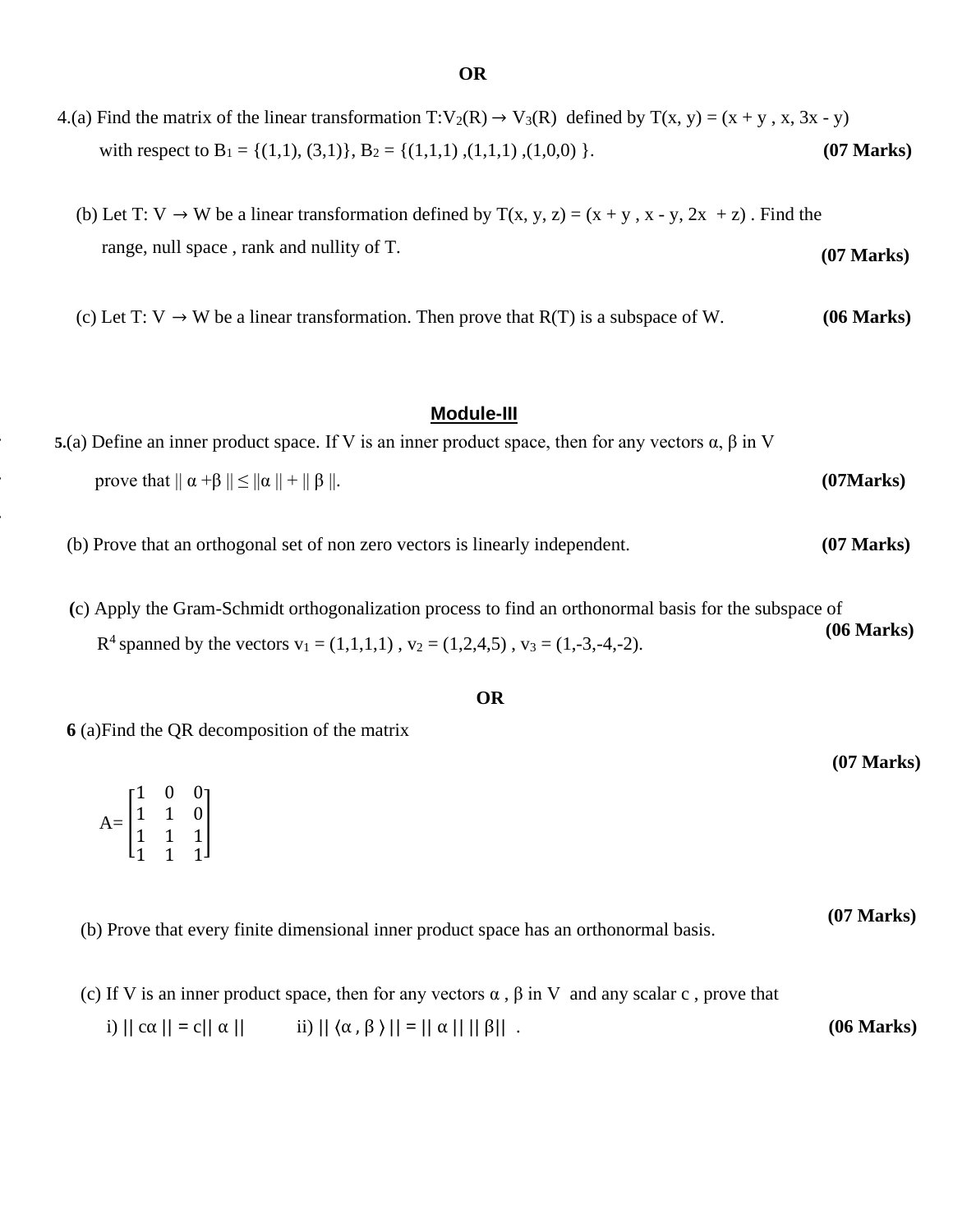#### **Module-IV**

7.(a) Find the singular value decomposition of A =  $\begin{pmatrix} 4 & 11 & 14 \\ 0 & 7 & 3 \end{pmatrix}$ 8 7 −2 ) **(07 marks)**

(b) Find the minimum and maximum values of  $Q(x) = 9x^2 + 4y^2 + 3z^2$  subject to the constraint  $X<sup>T</sup> X = 1$ .  **(07 marks)**

(c) Diagonalize the matrix A, given that  $A = \begin{bmatrix} 1 & 1 \\ -42 & 16 \end{bmatrix}$ 19 7 − ] **(06marks)**

#### **OR**

- 8.(a) Find the singular value decomposition of  $A = |$ 1 −1 −2 2 2 −2 ) **(07 marks)**
- (b) Orthogonally diagonalize the matrix  $A = \begin{bmatrix} 1 \\ 1 \end{bmatrix}$ 3 −2 4 −2 6 2 4 2 3 ) **(07 marks)**

(c) Make a change of variable  $X = PY$  that transforms the quadratic form  $x_1^2 - 8x_1^2 x_2^2 - 5x_2^2$  in to a quadratic form with no cross product term. **(06 marks)** (06 marks)

#### **Module-V**

9.The following is a view of a square with vertices *(*0*,* 0*,* 0*)*, *(*1*,* 0*,* 0*)*,*(*1*,* 1*,* 0*)*, and *(* 0*,* 1*,* 0*)*. -2 -1 0 1 2 **(20 marks)**



- (a) What is the coordinate matrix of view ?
- (b) Find the coordinate matrix of view after it is scaled by a factor 1.5 in the *x*-direction and 0.5 in the *y*-direction. Draw the resultant scaled view.
- (c) What is the coordinate matrix of view after it is translated by the vector  $(-2, -3, 1)^T$  ?. Sketch the translated view.
- (d) Find the coordinate matrix of view after it is rotated through an angle of −30◦ about the *z*-axis. Draw the rotated view.